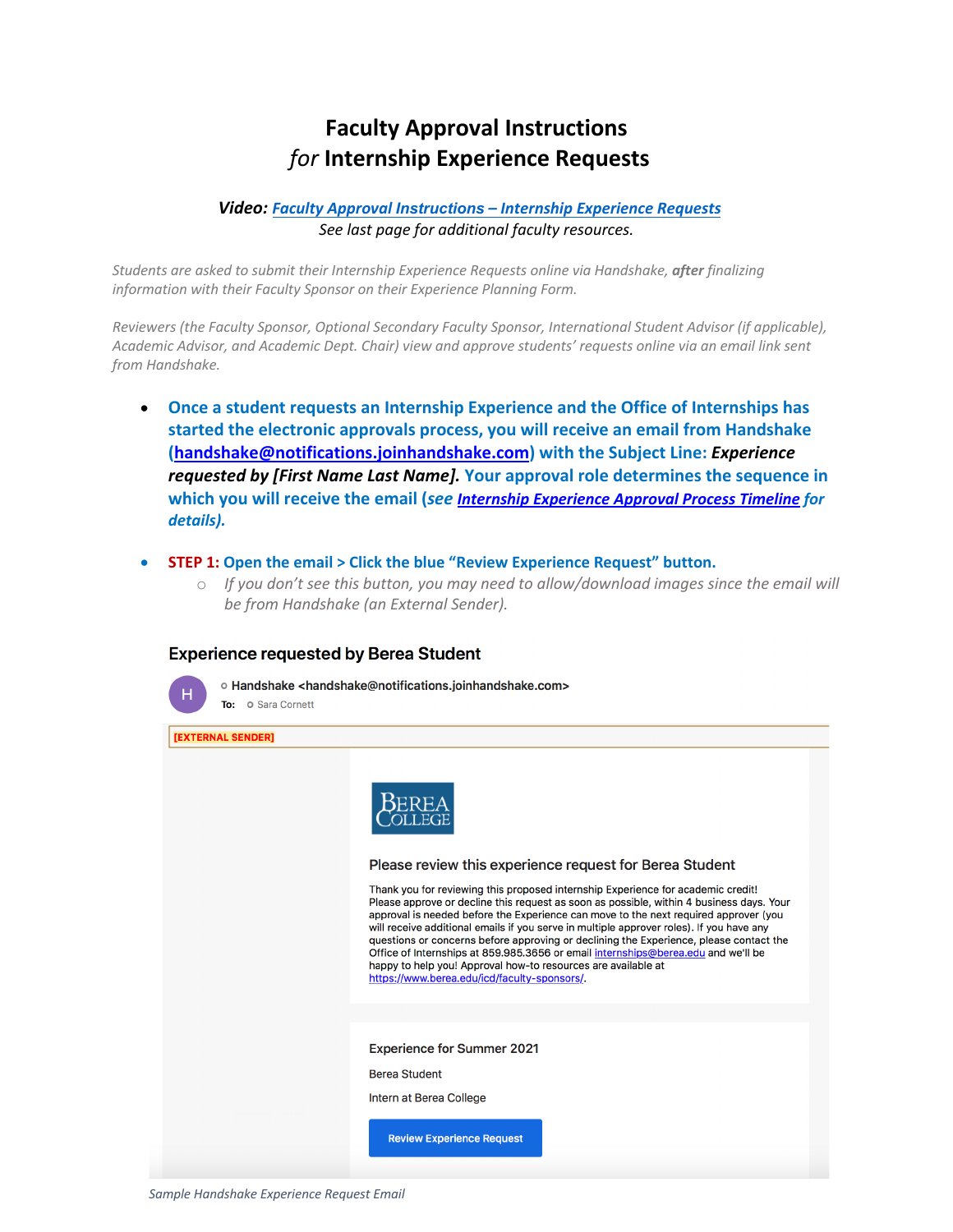- **STEP 2: You will be automatically taken online to a "Review Experience Request" Handshake screen (no login required).**
	- o On the left-hand side of the screen, click **Experience Details** or scroll down and click the blue **Next: Experience Details** button.
		- § *You do not need to spend time in the "Job Details" or the "Student Survey" sections. Both of these sections display duplicate information (for our database purposes) that you will be able to review on the student's Experience Planning Form attachment in Step 3.*
- **STEP 3: Click on the link under Attachments.** This will download a Word document of the Student's Experience Planning Form for your review. **Open and review the document, making sure it meets your standards for approval.** 
	- o *If you're the Faculty Sponsor, this document should be identical to the one you worked on (and finalized) with the student before they submitted it to Handshake.*
		- § *If there were any necessary edits made by the Internship Office, we notified the student of those changes prior to starting the approvals process. Feel free to verify any edits made with the Internship Office.*
	- o *We also recommend saving the Word document to your computer for your records at this point.*



*Screenshot – Experience Details section & Attachments link*

**STEP 4: Back on the Handshake screen, click the blue Next button to move forward** (you can scroll down/skip reading the Student Survey section since you already reviewed that information on the Planning Form Word document). **Click Next until you come to Your Survey, read the information provided, and follow the prompts to submit your response.**

• *If you are the Faculty Sponsor, this will be right after the Student Survey section. If you are the Academic Advisor, Academic Department Chair, or another reviewer, you will be able to see the other previous approvers' Reviewer Surveys before submitting your own response.*

## **STEP 5: Select Approve Experience (Green button) or Decline (Red Button). This completes your approval process for this student's Experience Request and automatically routes the request to the next reviewer.**

• *You may choose to enter a Reason (Optional) for your decision, or you may leave it blank. Note: This can be seen by other reviewers and the student. Do not include any confidential information here.*